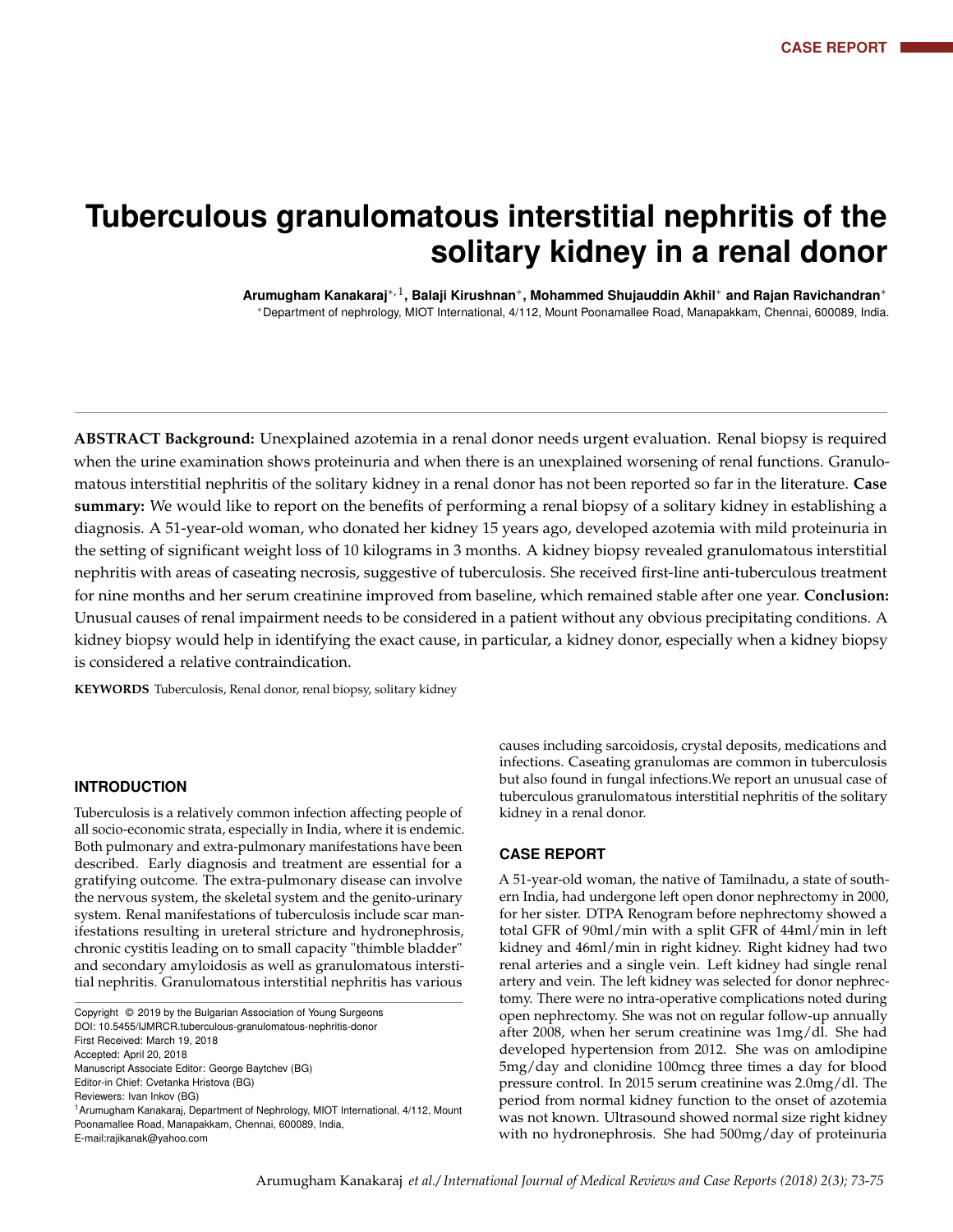(estimated by 24 hours urine protein) with no RBC casts or dysmorphic RBC's. Renal Doppler showed no evidence of renal artery stenosis. There was a history of loss of weight of more than 10 kg in 3 months. However, there was no fever or history of a cough. Chest X-ray did not show evidence of tuberculosis. CT chest showed bilateral mediastinal lymphadenopathy. C reactive protein was 6.5. ESR was 92mm/hr. Kidney biopsy was done from the lower pole of the right kidney given worsening azotemia with mild proteinuria. It showed 15 glomeruli. 2 glomeruli showed ischemic shrinkage of the glomerular tuft. Rest of the glomeruli were normal. Tubules showed extensive colloidisation and atrophy with numerous granuloma composed of histiocytes, macrophages and epithelioid cells. Few areas of caseation necrosis were seen. AFB stain was negative. Granulomatous interstitial nephritis with hypertensive nephrosclerosis was diagnosed. ANCA done by ELISA was negative. ACE levels were within normal limits. There was no history of intake of other drugs. Thus, the diagnosis of tuberculosis was made after diagnostic exclusion of other diseases. She was started on rifampicin 450mg/day, isoniazid 300mg/day, pyrazinamide 750mg/day and ethambutol 200mg every day. Repeat CRP after 2 weeks of therapy was 0.6. Creatinine improved to 1.5mg% and she is on regular follow up. One year after the event she has a creatinine of 1.6mg%, is doing well with a good appetite and has gained weight by 3 kg compared to her previous year. Blood pressure is controlled with two drugs.

| Year | Events                                   |
|------|------------------------------------------|
| 2000 | Donor nephrectomy                        |
| 2008 | Serum creatinine 1mg/dl                  |
| 2012 | Hypertension                             |
| 2015 | Serum creatinine 2mg/dl, kidney          |
|      | biopsy - tuberculous granulomatous       |
|      | interstitial nephritis, anti-tuberculous |
|      | treatment                                |
| 2016 | Serum creatinine 1.6mg/dl                |

# **DISCUSSION**

Renal donors are a group of the population who theoretically represent the healthy population, as they undergo thorough evaluation before donation. Thirty years ago, Barry Brenner developed an elegant theory of the pathophysiological consequences of nephron mass reduction [1]. After nephrectomy, the remaining kidney presents a functional adaptation by an increase in renal filtration in every single nephron due to the increase renal plasma flow (renal hyperfiltration) which is accompanied by an increase in intraglomerular pressure [2]. This renal hyperfiltration, and especially the increase in intraglomerular pressure, may eventually adversely impact the kidney function in the long-term [3]. High BMI is a significant risk factor observed by many studies which accelerate the loss of GFR in donors [4]. Advanced age per se has no effects on the decline in GFR according to many studies, but there has been a decline in GFR of donor kidney in African American subgroups [5]. Kidney donors who develop diabetes mellitus are usually hypertensive and have proteinuria [6]. Long-term studies have not shown

a difference in the incidence of chronic kidney disease among renal donors as compared to the general population [7]. Studies, however, have shown a statistically significant decrease in GFR among kidney donors as compared to general population, but this did not translate into a clinical risk of end-stage renal disease [8]. Hypertension in a renal donor is of particular concern. A comparison all of the living donors in Ontario, Canada, from 1993 through 2005 to controls matched for age, sex, income, and use of non-physician health care reported a significant increase in the number of living donors with hypertension (16.3%) compared with the control group (11.9%)[9]. Another study which included 48 studies from 28 countries revealed that living kidney donors will see an average increase of 5-mm in blood pressure within five to ten years after donation over that anticipated by ageing alone[10]. Unexplained azotaemia or significant proteinuria in a donor needs an urgent evaluation to rule out reversible and treatable causes. Kidney biopsy in a donor (solitary kidney) has traditionally been considered a contraindication. But many studies have disproved the above, and renal biopsy in a solitary kidney is no longer an absolute contraindication [11, 12]. Ultrasound-guided percutaneous renal biopsy using an automated spring-loaded biopsy device has made renal biopsy safe and reliable. Real-time ultrasound guidance has reduced the rate of post-biopsy bleeding complications and has been shown to be superior to blind ultrasound technique. A retrospective study of 129 patients showed a higher mean number of glomeruli per biopsy in the sonographic-guided group compared to the blind biopsy group and fewer large hematomas requiring intervention (0% versus 11%) [13]. There is hardly any literature from India regarding solitary renal biopsy, although it is performed in many institutes with real-time ultrasound guidance. We report the benefit of performing a renal biopsy in a solitary kidney to identify treatable causes like tuberculosis. Tuberculosis is the most common endemic infection in India. There are about 2.5 million cases of active tuberculosis in India. It is estimated that about 40% of the Indian population is infected with Mycobacterium tuberculosis, the vast majority of who have latent rather than active tuberculosis [14]. Renal manifestations of tuberculosis include secondary amyloidosis, granulomatous interstitial nephritis, and calcification of the cortex, pelvicalyectasis, ureteral strictures, hydronephrosis, pyonephrosis and tuberculous cystitis ("Thimble bladder"). Granulomatous interstitial nephritis (GIN) is a rare histologic diagnosis that is present in between 0.5 and 0.9% of native renal biopsies and 0.6% of renal transplant biopsies [15, 16]. It has been associated with the medication, infections, sarcoidosis, crystal deposits, paraproteinemia, and Wegener's granulomatosis and also is seen in an idiopathic form. Medications implicated include anticonvulsants, antibiotics, nonsteroidal anti-inflammatory drugs, allopurinol, and diuretics. Mycobacteria and fungi are the main infective causes and seem to be the main causative factor in cases in renal transplants [16]. Most cases are reported in patients of Asian Indian or African descent, which may reflect the higher incidence of disease in these populations [17]. Renal involvement is insidious and can remain undetected for up to 20 years. Granulomatous interstitial nephritis due to tuberculosis in a renal donor has never been reported in the literature till now. Renal biopsy was done given azotaemia and proteinuria in the donor with systemic features of weight loss and dry cough. Unlike other studies, we were not able to demonstrate AFB in kidney biopsy specimen or had a TB PCR done in the renal biopsy [18].Caseation although most commonly encountered in tuberculosis can be seen in fungal,